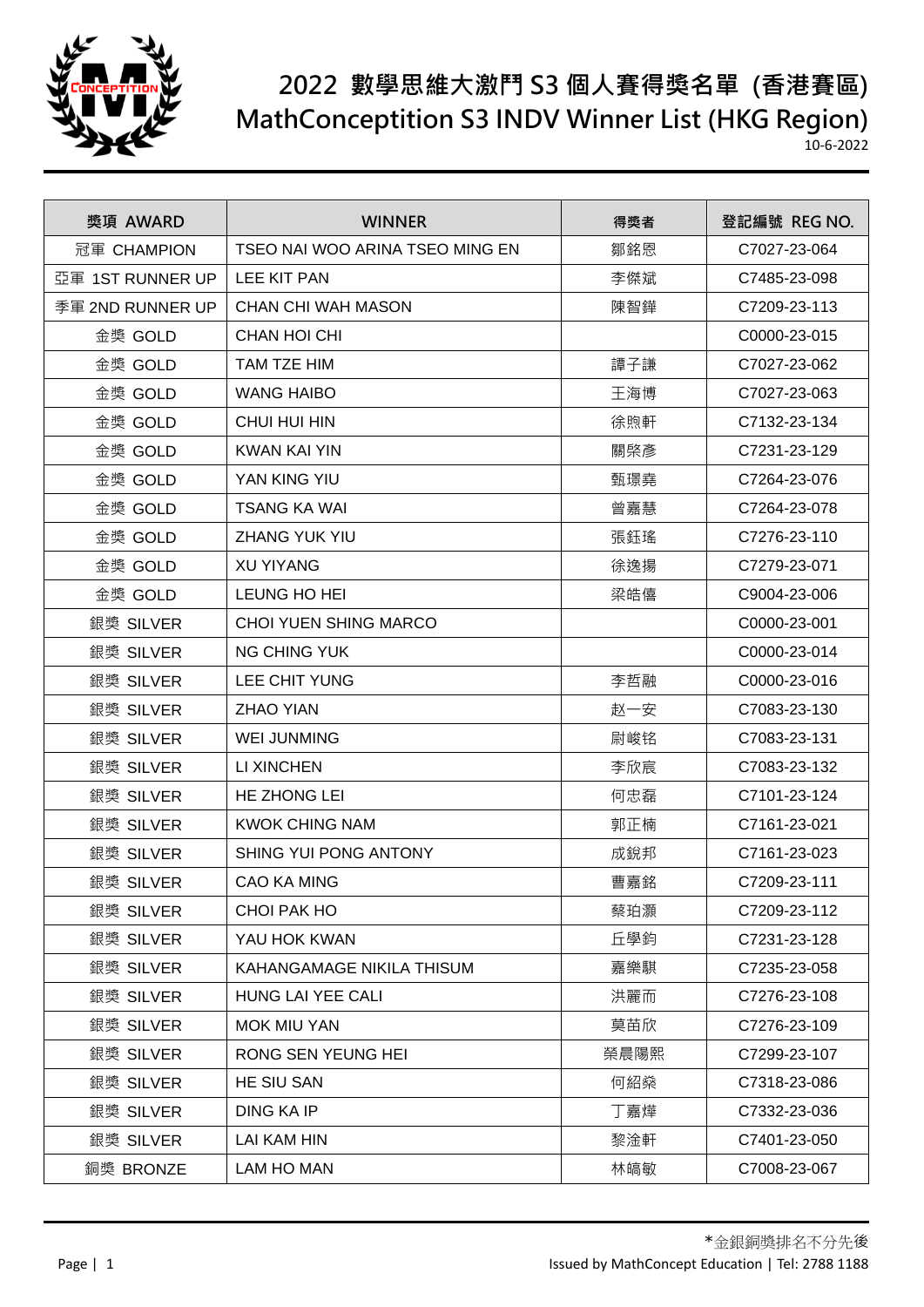

## **2022 數學思維大激鬥 S3 個人賽得獎名單 (香港賽區) MathConceptition S3 INDV Winner List (HKG Region)**

10-6-2022

| 獎項 AWARD  | <b>WINNER</b>          | 得獎者  | 登記編號 REG NO. |
|-----------|------------------------|------|--------------|
| 銅獎 BRONZE | <b>SHEN LOK WING</b>   | 沈樂穎  | C7008-23-068 |
| 銅獎 BRONZE | CHEUNG YUNG TING TALIA |      | C7059-23-079 |
| 銅獎 BRONZE | <b>LUNDQUIST ANON</b>  |      | C7059-23-080 |
| 銅獎 BRONZE | <b>MITTAL ISHITA</b>   |      | C7059-23-081 |
| 銅獎 BRONZE | <b>WANG WING IN</b>    | 王穎妍  | C7101-23-123 |
| 銅獎 BRONZE | <b>CHEUNG PUI KWAN</b> | 張沛鈞  | C7132-23-133 |
| 銅獎 BRONZE | YEUNG WING KA          | 楊穎珈  | C7154-23-048 |
| 銅獎 BRONZE | <b>CHAN HO YIN</b>     | 陳浩賢  | C7161-23-022 |
| 銅獎 BRONZE | <b>HE JINGYI</b>       | 何靜怡  | C7186-23-045 |
| 銅獎 BRONZE | DENG TSZ HO KENNY      | 鄧梓豪  | C7186-23-046 |
| 銅獎 BRONZE | YEUNG CHEUK HIN        | 楊卓軒  | C7203-23-091 |
| 銅獎 BRONZE | <b>TANG YUANSHENG</b>  | 唐元晟  | C7231-23-127 |
| 銅獎 BRONZE | AU YEUNG CHUN          | 歐陽俊  | C7264-23-077 |
| 銅獎 BRONZE | SO CHUI WA             |      | C7272-23-028 |
| 銅獎 BRONZE | <b>WANG KWAN</b>       |      | C7272-23-029 |
| 銅獎 BRONZE | <b>TAN LIZEFENG</b>    | 譚李澤豐 | C7279-23-072 |
| 銅獎 BRONZE | <b>SO PAK HIN</b>      | 蘇柏軒  | C7313-23-026 |
| 銅獎 BRONZE | LI ZI YE               | 李梓瞱  | C7318-23-084 |
| 銅獎 BRONZE | <b>ZENG KEI CHUN</b>   | 曾紀進  | C7318-23-085 |
| 銅獎 BRONZE | <b>LIAO SIYOU</b>      | 廖思宥  | C7332-23-037 |
| 銅獎 BRONZE | <b>MOK KA HEI</b>      | 莫嘉晞  | C7332-23-038 |
| 銅獎 BRONZE | <b>CHAN HO YIN</b>     | 陳浩然  | C7403-23-042 |
| 銅獎 BRONZE | YEUNG YIN YUK          | 楊然旭  | C7403-23-044 |
| 銅獎 BRONZE | TAM YUI HIN            | 譚睿軒  | C7404-23-120 |
| 銅獎 BRONZE | <b>TSANG KA MAN</b>    | 曾嘉敏  | C7407-23-073 |
| 銅獎 BRONZE | <b>TSANG LONG YIN</b>  | 曾朗言  | C7407-23-074 |
| 銅獎 BRONZE | <b>LAM KWONG HEI</b>   | 林廣曦  | C7407-23-075 |
| 銅獎 BRONZE | <b>KIM JUNGAH</b>      | 金廷娥  | C7459-23-115 |
| 銅獎 BRONZE | CHENG CHUN CHING       | 鄭晉青  | C7485-23-096 |
| 銅獎 BRONZE | LAM HIU HO             | 林曉浩  | C9003-23-018 |
| 銅獎 BRONZE | NG KEI HEI HAYDEN      | 吳其熹  | C9004-23-004 |
| 銅獎 BRONZE | <b>LAI TSUN WAI</b>    | 賴浚瑋  | C9007-23-007 |